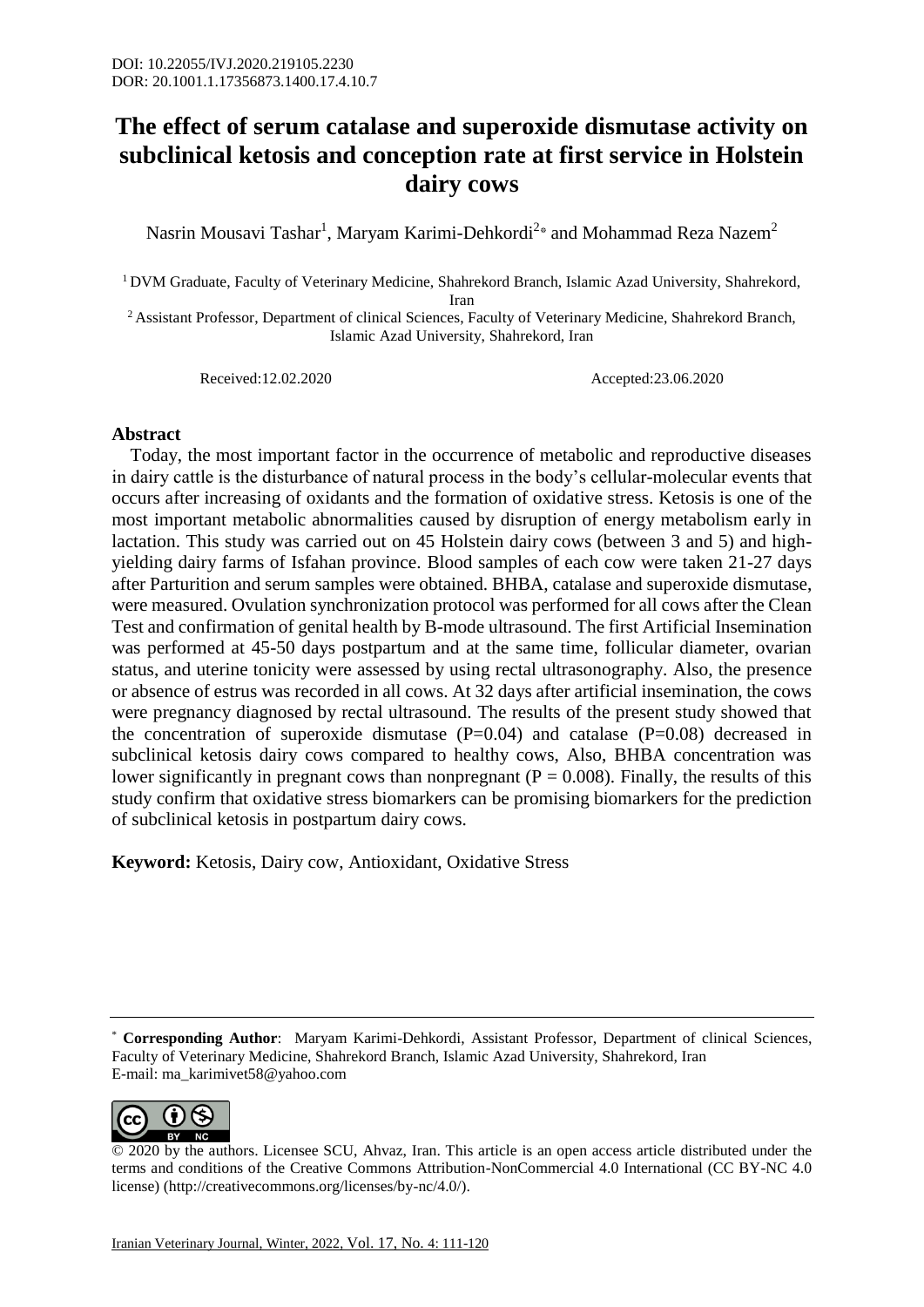## **Refrences**

- Agarwal, A., Gupta, S., and Sharma, R. K. (2005). Role of oxidative stress in female reproduction. *Reproductive biology and endocrinology*, 3 (1): 28.
- Al-Gubory, K. H., Fowler, P. A., and Garrel, C. (2010). The roles of cellular reactive oxygen species, oxidative stress and antioxidants in pregnancy outcomes. *The international journal of biochemistry & cell biology*, 42 (10): 1634-1650.
- Al‐Qudah, K. M. (2011). Oxidant and antioxidant profile of hyperketonemic ewes affected by pregnancy toxemia. *Veterinary clinical pathology*, 40 (1): 60-65.
- Al-Rawashdeh, O.F. (1999). Prevalence of ketonemia and associations with herd size, lactation stage, parity, and postparturient diseases in Jordanian dairy cattle. *Preventive veterinary medicine*, 40 (2): 117-125.
- Birben, E., Sahiner, U. M., Sackesen, C., Erzurum, S., and Kalayci, O. (2012). Oxidative stress and antioxidant defense. *World Allergy Organization Journal*, 5 (1): 9-19.
- Castillo, C. R. I. S. T. I. N. A., Hernández, J. O. A. Q. U. Í. N., López-Alonso, M. A. R. T. A., Miranda, M. A. R. T. A., and Luís, J. (2003). Values of plasma lipid hydroperoxides and total antioxidant status in healthy dairy cows: preliminary observations. *Archives Animal Breeding*, 46 (3): 227-233.
- Castillo, C., Hernandez, J., Bravo, A., Lopez-Alonso, M., Pereira, V., and Benedito, J. L. (2005). Oxidative status during late pregnancy and early lactation in dairy cows. *The Veterinary Journal*, 169 (2): 286-292.
- Castillo, C., Hernandez, J., Valverde, I., Pereira, V., Sotillo, J., Alonso, M. L., and Benedito, J. L. (2006). Plasma malonaldehyde (MDA) and total antioxidant status (TAS) during lactation in dairy cows. *Research in veterinary Science*, 80 (2): 133-139.
- Celi, P. (2010). The role of oxidative stress in small ruminants' health and production. Revista *Brasileira de Zootecnia*, 39: 348-363.
- Celi, P. (2011a). Biomarkers of oxidative stress in ruminant medicine. *Immunopharmacology and Immunotoxicology*, 33 (2): 233-240.
- Celi, P. (2011b). Oxidative stress in ruminants. In: Mandelker, L., Vajdovich, P. (Eds.), Studies on Veterinary Medicine: Oxidative Stress in Applied Basic Research and Clinical Practice, vol. 5. *Humana Press*, 191–231.
- Duffield, T. F. (2006). Minimizing subclinical metabolic diseases in dairy cows. Adv. *Dairy Technology*, 18: 43- 55.
- Duffield, T. (2004). Monitoring strategies for metabolic disease in transition dairy cows. *Medecin Veterinaire Du Quebec*., 34: 34-35.
- Epperson, W. B. (2005). Risk factors for metabolic disease. *Tri-State Dairy Nutrition Conference*, 31-35
- Garro, C. J., Mian, L., and Cobos Roldán, M. (2014). Subclinical ketosis in dairy cows: prevalence and risk factors in grazing production system. *Journal of animal physiology and animal nutrition*, 98 (5): 838-844.
- Geishauser, T., Leslie, K., Tenhag, J. and Bashiri, A. (2000). Evaluation of eight cow-side ketone tests in milk for detection of subclinical ketosis in dairy cows. *Journal of dairy science*, 83(2): 296-299.
- Goth, L. (1991). A simple method for determination of serum catalase activity and revision of reference range. *Clinica chimica acta*, 196 (2-3): 143-151.
- Guerin, P., El Mouatassim, S., and Menezo, Y. (2001). Oxidative stress and protection against reactive oxygen species in the pre-implantation embryo and its surroundings. *Human reproduction update*, 7 (2): 175-189.
- Karimi, N., Mohri, M., Azizzadeh, M., Seifi, H. A., and Heidarpour, M. (2016). Relationships between trace elements, oxidative stress and subclinical ketosis during transition period in dairy cows. *Iranian Journal of Veterinary Science and Technology*, 7 (2): 46-56.
- Kato, H., Sugino, N., Takiguchi, S., Kashida, S., and Nakamura, Y. (1997). Roles of reactive oxygen species in the regulation of luteal function. *Reviews of reproduction*, 2 (2): 81-83.
- Kinnula, V. L., and Crapo, J. D. (2003). Superoxide dismutases in the lung and human lung diseases. *American journal of respiratory and critical care medicine*, 167 (12): 1600-1619.